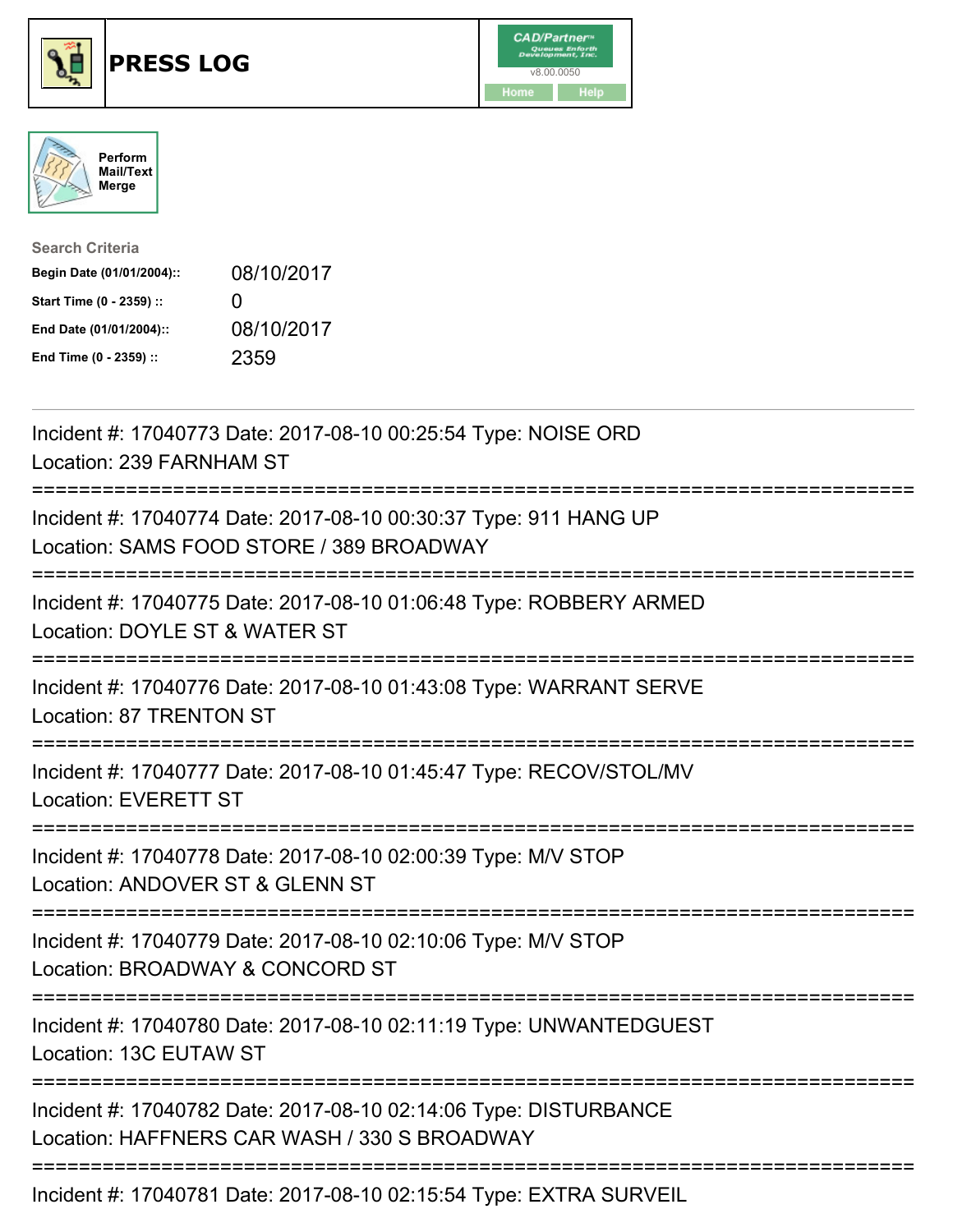Location: 550 BROADWAY =========================================================================== Incident #: 17040783 Date: 2017-08-10 02:16:57 Type: MV/BLOCKING Location: 73 BUNKERHILL ST =========================================================================== Incident #: 17040784 Date: 2017-08-10 02:22:08 Type: M/V STOP Location: INMAN ST & S BROADWAY =========================================================================== Incident #: 17040785 Date: 2017-08-10 02:25:25 Type: M/V STOP Location: ARLINGTON ST & WILLOW ST =========================================================================== Incident #: 17040786 Date: 2017-08-10 02:28:23 Type: M/V STOP Location: GRAFTON ST & S UNION ST =========================================================================== Incident #: 17040787 Date: 2017-08-10 02:33:51 Type: M/V STOP Location: FRANKLIN ST & LOWELL ST =========================================================================== Incident #: 17040788 Date: 2017-08-10 02:36:43 Type: EXTRA SURVEIL Location: 7 CAMDEN ST =========================================================================== Incident #: 17040789 Date: 2017-08-10 02:45:17 Type: M/V STOP Location: WINTHROPE AV & N PARRISH =========================================================================== Incident #: 17040790 Date: 2017-08-10 02:48:50 Type: M/V STOP Location: BROADWAY AV & WASHINGTON ST =========================================================================== Incident #: 17040791 Date: 2017-08-10 02:56:25 Type: TRESPASSING Location: GEISLER STATE POOL / 50 HIGH ST =========================================================================== Incident #: 17040792 Date: 2017-08-10 03:03:33 Type: M/V STOP Location: BEACON ST & MT VERNON ST =========================================================================== Incident #: 17040793 Date: 2017-08-10 03:07:22 Type: M/V STOP Location: BROADWAY & HAVERHILL ST =========================================================================== Incident #: 17040794 Date: 2017-08-10 03:25:51 Type: TOW/REPOSSED Location: 82 BENNINGTON ST =========================================================================== Incident #: 17040795 Date: 2017-08-10 03:28:31 Type: M/V STOP Location: GROTON ST & S BROADWAY =========================================================================== Incident #: 17040796 Date: 2017-08-10 03:29:47 Type: M/V STOP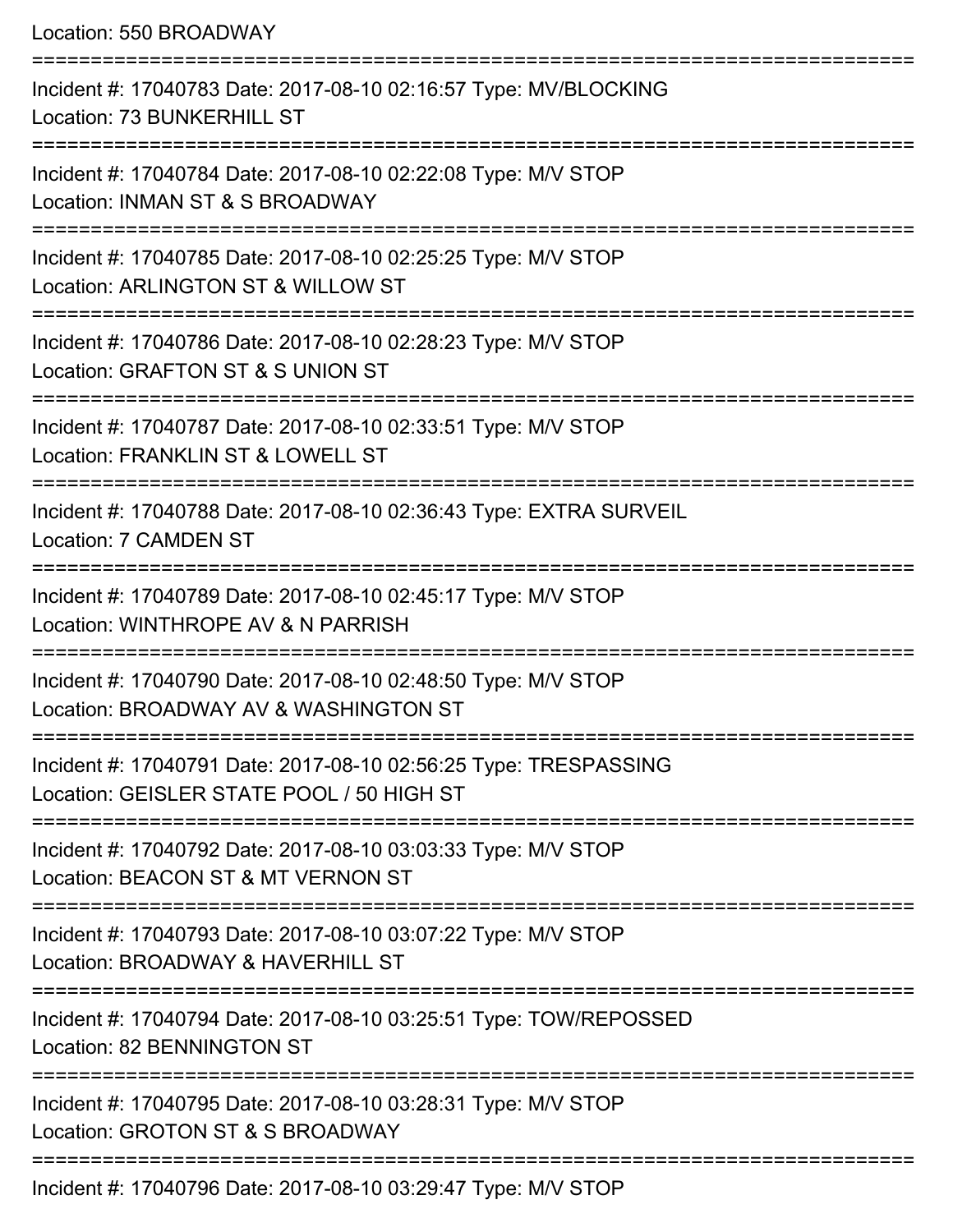| Incident #: 17040797 Date: 2017-08-10 03:53:08 Type: M/V STOP<br>Location: LAWRENCE ST & SARATOGA ST |
|------------------------------------------------------------------------------------------------------|
| Incident #: 17040798 Date: 2017-08-10 04:14:39 Type: E911 HANGUP<br>Location: 482 LOWELL ST #1       |
| Incident #: 17040799 Date: 2017-08-10 04:24:06 Type: B&E/PROG<br>Location: 6 BASSWOOD ST             |
| Incident #: 17040800 Date: 2017-08-10 04:27:48 Type: MEDIC SUPPORT<br>Location: 72 TREMONT ST        |
| Incident #: 17040801 Date: 2017-08-10 06:45:01 Type: TOW/REPOSSED<br>Location: 11 WOODLAND CT        |
| Incident #: 17040802 Date: 2017-08-10 06:48:59 Type: STOL/MV/PAS<br>Location: 27 CEDAR ST            |
| Incident #: 17040804 Date: 2017-08-10 06:58:57 Type: M/V STOP<br>Location: HAMPSHIRE ST & LOWELL ST  |
| Incident #: 17040803 Date: 2017-08-10 06:59:14 Type: M/V STOP<br>Location: ANDOVER ST & BLANCHARD ST |
| Incident #: 17040805 Date: 2017-08-10 07:03:16 Type: PARK & WALK<br>Location: 205 BROADWAY           |
| Incident #: 17040806 Date: 2017-08-10 07:17:54 Type: TOW/REPOSSED<br>Location: 8 INMAN ST            |
| Incident #: 17040807 Date: 2017-08-10 07:19:43 Type: TOW/REPOSSED<br>Location: 9 TRENTON ST          |
| Incident #: 17040808 Date: 2017-08-10 07:58:29 Type: OUTSIDE WORK<br>Location: TOW / 74 BUTLER ST    |
| Incident #: 17040809 Date: 2017-08-10 08:06:53 Type: M/V STOP<br>Location: HAMPSHIRE ST & LOWELL ST  |
| Incident #: 17040810 Date: 2017-08-10 08:13:25 Type: AUTO ACC/NO PI                                  |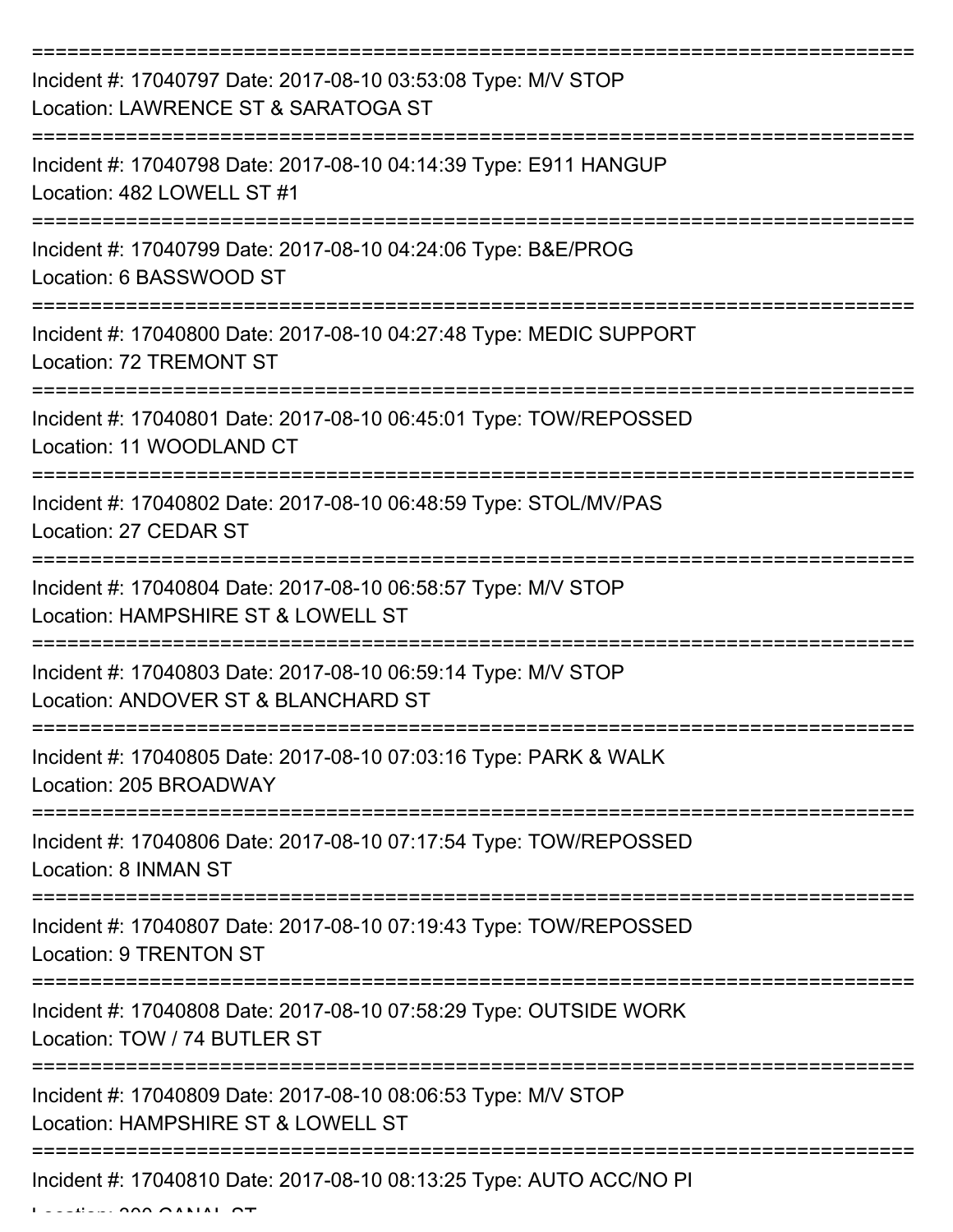| Incident #: 17040811 Date: 2017-08-10 08:16:22 Type: TOW OF M/V<br>Location: 18 YOUNG AV                                    |
|-----------------------------------------------------------------------------------------------------------------------------|
| Incident #: 17040812 Date: 2017-08-10 08:51:13 Type: AUTO ACC/NO PI<br>Location: 25 WATER ST                                |
| Incident #: 17040813 Date: 2017-08-10 09:18:40 Type: PARK & WALK<br>Location: BRADFORD ST & BROADWAY                        |
| Incident #: 17040814 Date: 2017-08-10 09:19:10 Type: SUS PERS/MV<br>Location: 275 SALEM ST                                  |
| Incident #: 17040815 Date: 2017-08-10 09:29:08 Type: DOMESTIC/PAST<br>Location: 137 BAILEY ST #1                            |
| Incident #: 17040816 Date: 2017-08-10 09:49:23 Type: INVEST CONT<br>Location: 169 PARK ST                                   |
| Incident #: 17040817 Date: 2017-08-10 09:50:41 Type: SUS PERS/MV<br>Location: 29 BERKELEY ST                                |
| Incident #: 17040818 Date: 2017-08-10 10:19:03 Type: TOW OF M/V<br>Location: PROSPECT ST & VINE ST                          |
| Incident #: 17040819 Date: 2017-08-10 10:27:38 Type: ABAND MV<br>Location: 135 HOWARD ST                                    |
| Incident #: 17040820 Date: 2017-08-10 10:29:59 Type: ALARM/BURG<br>Location: LAWRENCE FAMILY DEVELOPMENT / 355 HAVERHILL ST |
| Incident #: 17040821 Date: 2017-08-10 10:49:39 Type: INVESTIGATION<br>Location: 171 HIGH ST                                 |
| Incident #: 17040822 Date: 2017-08-10 10:50:16 Type: M/V STOP<br>Location: 333 HOWARD ST                                    |
| Incident #: 17040823 Date: 2017-08-10 10:51:28 Type: M/V STOP<br>Location: BRADFORD ST & BROADWAY                           |
| Incident #: 17040824 Date: 2017-08-10 10:54:33 Type: M/V STOP                                                               |
| I anation: DEI KNAD CT & EVEDETT CT                                                                                         |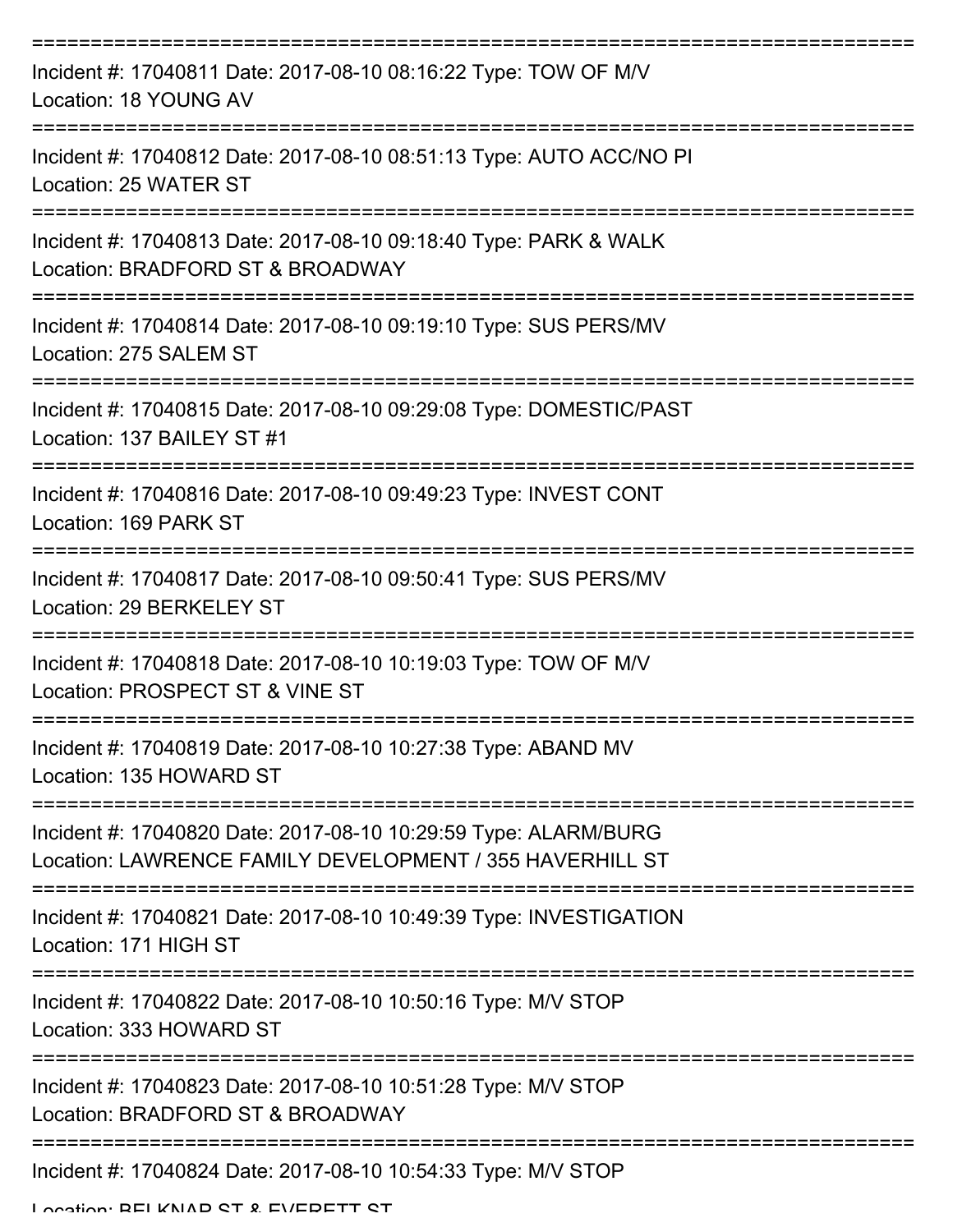| Incident #: 17040826 Date: 2017-08-10 11:08:43 Type: SUICIDE ATTEMPT<br>Location: 360 BROADWAY               |
|--------------------------------------------------------------------------------------------------------------|
| Incident #: 17040827 Date: 2017-08-10 11:14:34 Type: MEDIC SUPPORT<br>Location: 104 ESSEX ST                 |
| Incident #: 17040828 Date: 2017-08-10 11:17:12 Type: FIGHT<br>Location: 254 S BROADWAY                       |
| Incident #: 17040829 Date: 2017-08-10 11:20:22 Type: TOW/REPOSSED<br>Location: 11 WOODLAND CT                |
| Incident #: 17040830 Date: 2017-08-10 11:37:11 Type: M/V STOP<br>Location: BROADWAY & LOWELL ST              |
| Incident #: 17040831 Date: 2017-08-10 11:41:47 Type: M/V STOP<br>Location: HAMPSHIRE ST & LOWELL ST          |
| Incident #: 17040832 Date: 2017-08-10 11:53:56 Type: M/V STOP<br>Location: MELROSE ST & WATER ST             |
| Incident #: 17040833 Date: 2017-08-10 11:57:13 Type: M/V STOP<br>Location: MERRIMACK ST & PARKER ST          |
| Incident #: 17040834 Date: 2017-08-10 11:59:44 Type: M/V STOP<br>Location: 71 NESMITH ST<br>---------------- |
| Incident #: 17040835 Date: 2017-08-10 12:00:13 Type: M/V STOP<br>Location: S UNION ST & SALEM ST             |
| Incident #: 17040836 Date: 2017-08-10 12:02:33 Type: M/V STOP<br>Location: 10 MARGIN ST                      |
| Incident #: 17040837 Date: 2017-08-10 12:03:22 Type: COURT DOC SERVE<br>Location: 89 BOXFORD ST              |
| Incident #: 17040838 Date: 2017-08-10 12:05:29 Type: TRESPASSING<br><b>Location: BEACON ST</b>               |
| Incident #: 17040839 Date: 2017-08-10 12:05:45 Type: COURT DOC SERVE<br>Location: 65 BOXFORD ST              |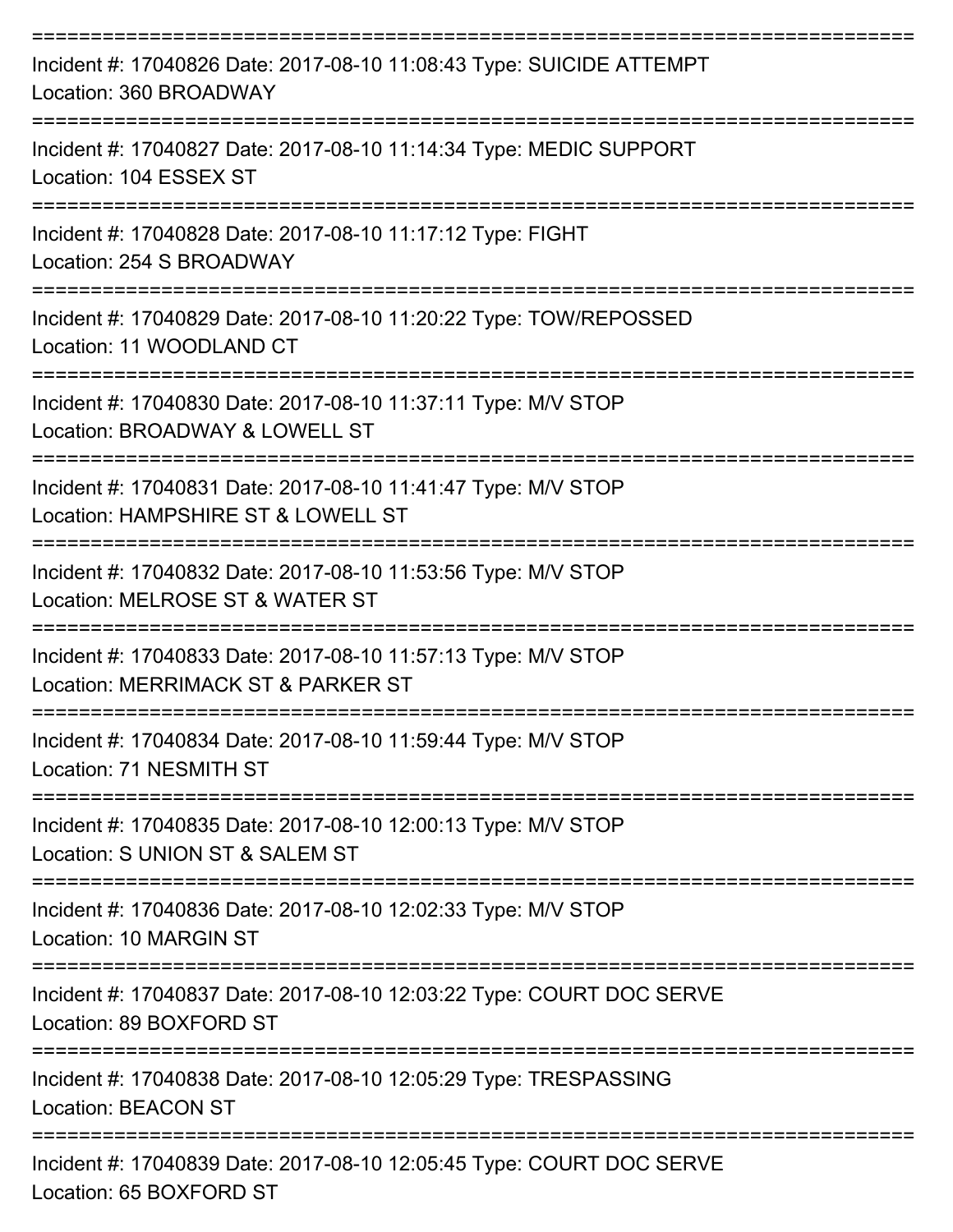| Incident #: 17040842 Date: 2017-08-10 12:08:48 Type: MISSING PERS<br>Location: 280 MERRIMACK ST FL 2                                       |
|--------------------------------------------------------------------------------------------------------------------------------------------|
| ===============================<br>Incident #: 17040840 Date: 2017-08-10 12:09:33 Type: SUICIDE ATTEMPT<br>Location: 29 JOSEPHINE AV       |
| Incident #: 17040841 Date: 2017-08-10 12:12:43 Type: NOTIFICATION<br>Location: 32 TENNEY ST FL 2<br>===============================        |
| Incident #: 17040844 Date: 2017-08-10 12:26:14 Type: CK WELL BEING<br><b>Location: FALLS BRIDGE</b>                                        |
| Incident #: 17040843 Date: 2017-08-10 12:26:53 Type: SUS PERS/MV<br>Location: BROADWAY & HAVERHILL ST<br>================================= |
| Incident #: 17040845 Date: 2017-08-10 12:28:31 Type: M/V STOP<br>Location: HAVERHILL ST & NEWBURY ST                                       |
| Incident #: 17040846 Date: 2017-08-10 12:37:39 Type: DISTURBANCE<br>Location: 62 WOODLAND ST FL 2                                          |
| Incident #: 17040847 Date: 2017-08-10 12:41:29 Type: COURT DOC SERVE<br>Location: 67 NEWTON ST                                             |
| Incident #: 17040848 Date: 2017-08-10 12:55:24 Type: 209A/SERVE<br>Location: 62 CONGRESS ST                                                |
| Incident #: 17040849 Date: 2017-08-10 12:58:54 Type: LOST PROPERTY<br>Location: 35 COMMON ST                                               |
| Incident #: 17040850 Date: 2017-08-10 13:10:24 Type: M/V STOP<br>Location: ERVING AV & LAWRENCE ST                                         |
| Incident #: 17040851 Date: 2017-08-10 13:18:40 Type: M/V STOP<br>Location: BENNINGTON ST & PARK ST                                         |
| Incident #: 17040852 Date: 2017-08-10 13:21:29 Type: MISSING PERS<br>Location: 59 BROOK ST#ST FL 1                                         |
| Incident #: 17040853 Date: 2017-08-10 13:25:50 Type: M/V STOP<br>Location: CEDAR ST & FRANKLIN ST                                          |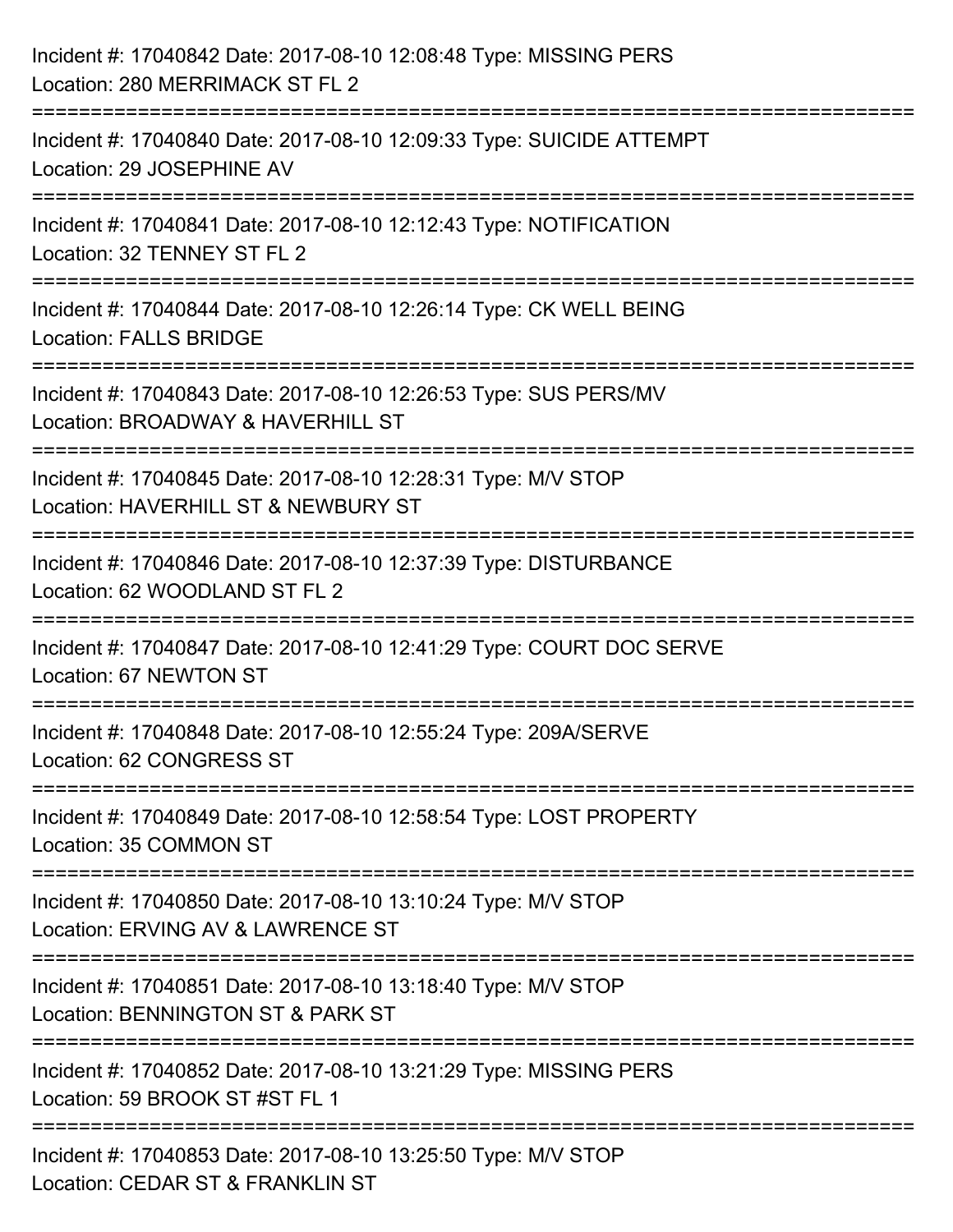| Incident #: 17040854 Date: 2017-08-10 13:40:26 Type: M/V STOP<br>Location: MT VERNON ST & RIDGEWOOD LN                              |
|-------------------------------------------------------------------------------------------------------------------------------------|
| Incident #: 17040855 Date: 2017-08-10 13:47:33 Type: M/V STOP<br>Location: HAMPSHIRE ST & LOWELL ST                                 |
| Incident #: 17040856 Date: 2017-08-10 13:55:43 Type: AUTO ACC/UNK PI<br>Location: BROADWAY & HAVERHILL ST<br>:====================  |
| Incident #: 17040857 Date: 2017-08-10 14:05:54 Type: WARRANT SERVE<br>Location: 59 BROOK ST                                         |
| Incident #: 17040858 Date: 2017-08-10 14:07:27 Type: MISSING PERS<br>Location: 138 UNION ST #7                                      |
| Incident #: 17040860 Date: 2017-08-10 14:17:04 Type: MEDIC SUPPORT<br><b>Location: MERRIMACK ST</b>                                 |
| Incident #: 17040859 Date: 2017-08-10 14:18:25 Type: SUS PERS/MV<br>Location: 9-11 POPLAR ST                                        |
| Incident #: 17040861 Date: 2017-08-10 14:19:36 Type: AUTO ACC/NO PI<br><b>Location: WINTHROP AV</b>                                 |
| Incident #: 17040862 Date: 2017-08-10 14:22:18 Type: DOMESTIC/PROG<br>Location: 2 HARRISON ST                                       |
| Incident #: 17040863 Date: 2017-08-10 14:24:50 Type: HIT & RUN M/V<br>Location: 106 WATER ST<br>----------------------------------- |
| Incident #: 17040864 Date: 2017-08-10 14:27:16 Type: DRUG OVERDOSE<br>Location: FOSTER ST & MARKET ST                               |
| Incident #: 17040865 Date: 2017-08-10 14:32:54 Type: INVESTIGATION<br><b>Location: 29 KENDRICK ST</b>                               |
| Incident #: 17040866 Date: 2017-08-10 14:36:24 Type: SUS PERS/MV<br>Location: LAWRENCE ST & MAPLE ST                                |
| Incident #: 17040867 Date: 2017-08-10 14:40:36 Type: CK WELL BEING<br>Location: 26 JOSEPHINE AV                                     |

===========================================================================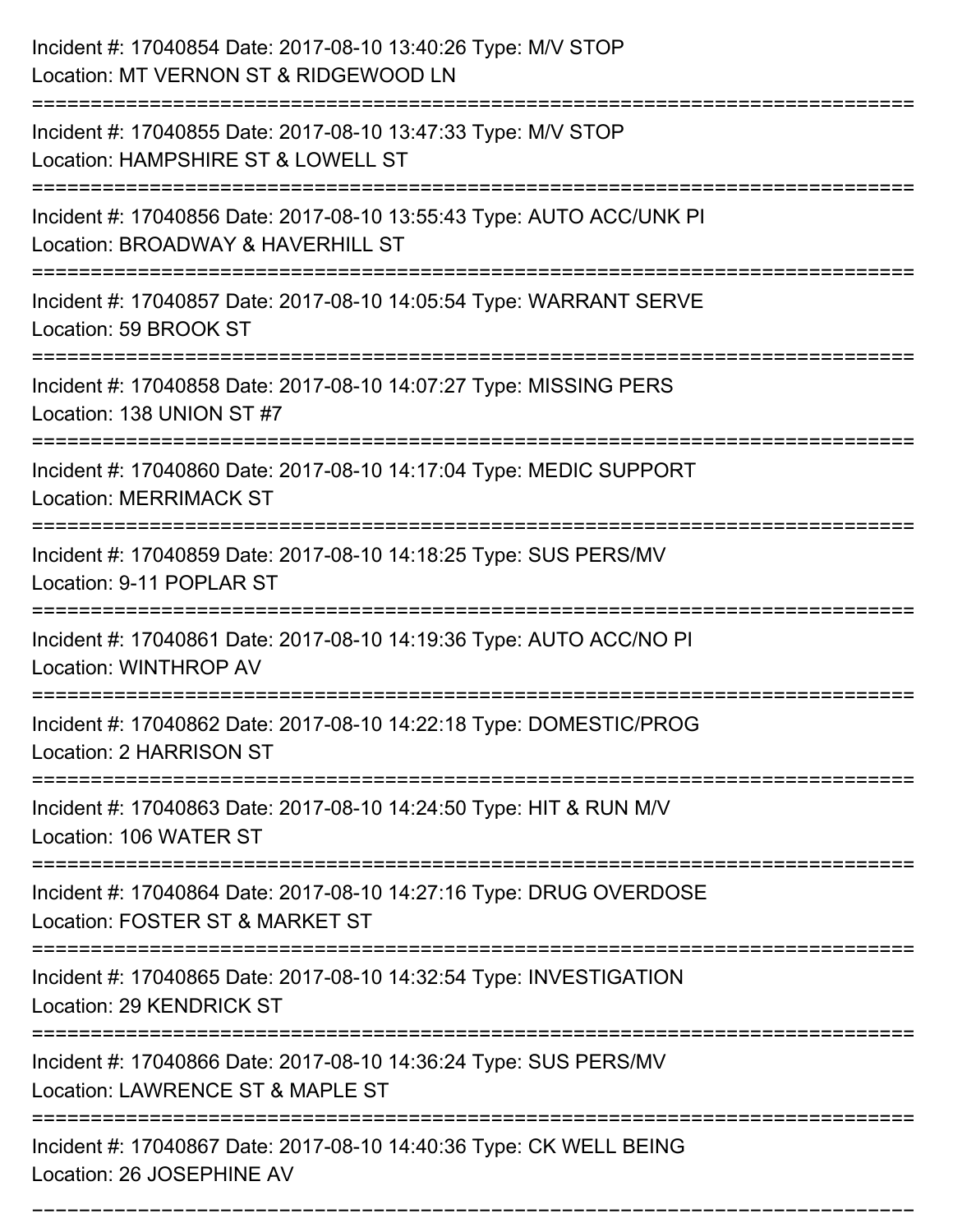| Incident #: 17040868 Date: 2017-08-10 14:53:15 Type: B&E/PAST<br>Location: 47 TEWKSBURY ST           |
|------------------------------------------------------------------------------------------------------|
| Incident #: 17040869 Date: 2017-08-10 15:14:41 Type: ANIMAL COMPL<br><b>Location: LORING ST</b>      |
| Incident #: 17040870 Date: 2017-08-10 15:16:43 Type: KEEP PEACE<br>Location: 94 CROSS ST #2          |
| Incident #: 17040871 Date: 2017-08-10 15:27:04 Type: M/V STOP<br>Location: LAWRENCE ST & OAK ST      |
| Incident #: 17040872 Date: 2017-08-10 15:30:13 Type: ALARM/BURG<br>Location: 95 COLONIAL RD          |
| Incident #: 17040873 Date: 2017-08-10 15:36:05 Type: INVEST CONT<br>Location: 125 WALNUT ST          |
| Incident #: 17040874 Date: 2017-08-10 15:39:18 Type: CK WELL BEING<br>Location: 3 MUSEUM SQ          |
| Incident #: 17040875 Date: 2017-08-10 16:18:42 Type: AUTO ACC/NO PI<br>Location: 59 MERRIMACK ST     |
| Incident #: 17040876 Date: 2017-08-10 16:22:03 Type: UNWANTEDGUEST<br>Location: 16 BELLEVUE ST       |
| Incident #: 17040877 Date: 2017-08-10 16:33:14 Type: DISABLED MV<br>Location: BROADWAY & WATER ST    |
| Incident #: 17040878 Date: 2017-08-10 16:34:42 Type: UNWANTEDGUEST<br>Location: 500 MERRIMACK ST     |
| Incident #: 17040879 Date: 2017-08-10 17:02:14 Type: MISSING PERS<br>Location: 280 MERRIMACK ST FL 2 |
| Incident #: 17040880 Date: 2017-08-10 17:04:18 Type: SUS PERS/MV<br>Location: 17 MARTHA LN           |
| Incident #: 17040881 Date: 2017-08-10 17:07:31 Type: SPECIAL CHECK<br>Location: 29 JOSEPHINE AV      |
|                                                                                                      |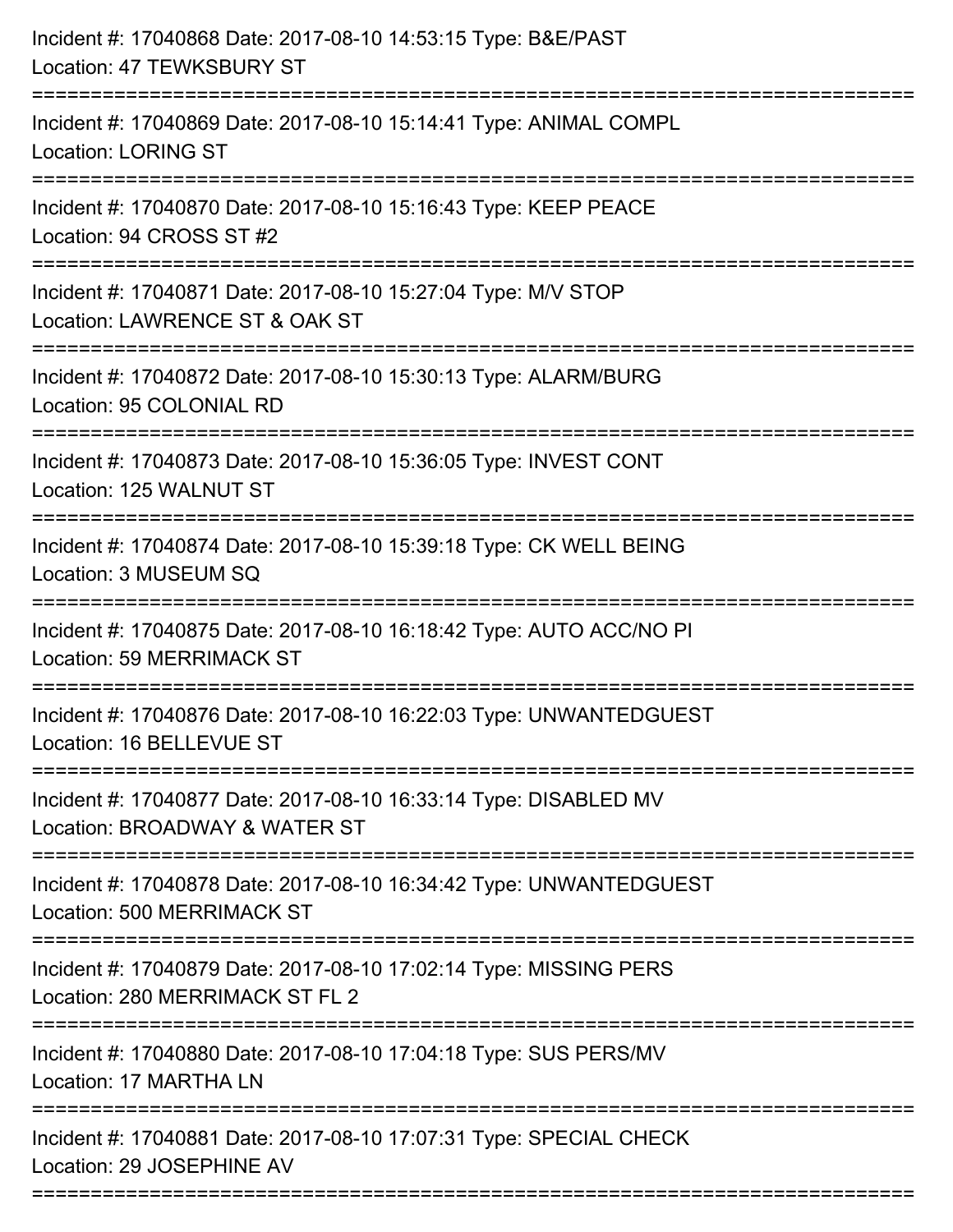Location: SAM'S FOOD STORE / 389 BROADWAY

| Incident #: 17040883 Date: 2017-08-10 17:40:48 Type: ALARM/BURG<br>Location: WEATHERBEE SCHOOL / 75 NEWTON ST<br>================== |
|-------------------------------------------------------------------------------------------------------------------------------------|
| Incident #: 17040884 Date: 2017-08-10 17:41:49 Type: B&E/PAST<br>Location: 39 WOODLAND ST FL 2                                      |
| Incident #: 17040885 Date: 2017-08-10 17:47:49 Type: M/V STOP<br>Location: LAWRENCE ST & PARK ST                                    |
| Incident #: 17040886 Date: 2017-08-10 17:54:48 Type: WARRANT SERVE<br>Location: 1 GENERAL ST                                        |
| Incident #: 17040887 Date: 2017-08-10 17:55:52 Type: NOISE ORD<br>Location: 38 E HAVERHILL ST                                       |
| Incident #: 17040888 Date: 2017-08-10 17:58:25 Type: GENERAL SERV<br><b>Location: FRONT ST</b>                                      |
| Incident #: 17040889 Date: 2017-08-10 18:04:11 Type: AUTO ACC/PI<br>Location: JACKSON ST & KNOX ST                                  |
| Incident #: 17040890 Date: 2017-08-10 18:26:55 Type: GENERAL SERV<br>Location: 191 S BROADWAY                                       |
| Incident #: 17040891 Date: 2017-08-10 18:37:28 Type: FIGHT<br>Location: BELLEVUE ST & HAVERHILL ST                                  |
| Incident #: 17040892 Date: 2017-08-10 18:40:46 Type: DISTURBANCE<br>Location: 9 FRONT ST                                            |
| Incident #: 17040893 Date: 2017-08-10 18:44:07 Type: AUTO ACC/NO PI<br>Location: 36 MARBLE AV                                       |
| Incident #: 17040894 Date: 2017-08-10 18:51:49 Type: M/V STOP<br>Location: MERRIMACK ST & S BROADWAY                                |
| Incident #: 17040895 Date: 2017-08-10 18:53:11 Type: MEDIC SUPPORT<br>Location: BROADWAY AV & WEST ST                               |
|                                                                                                                                     |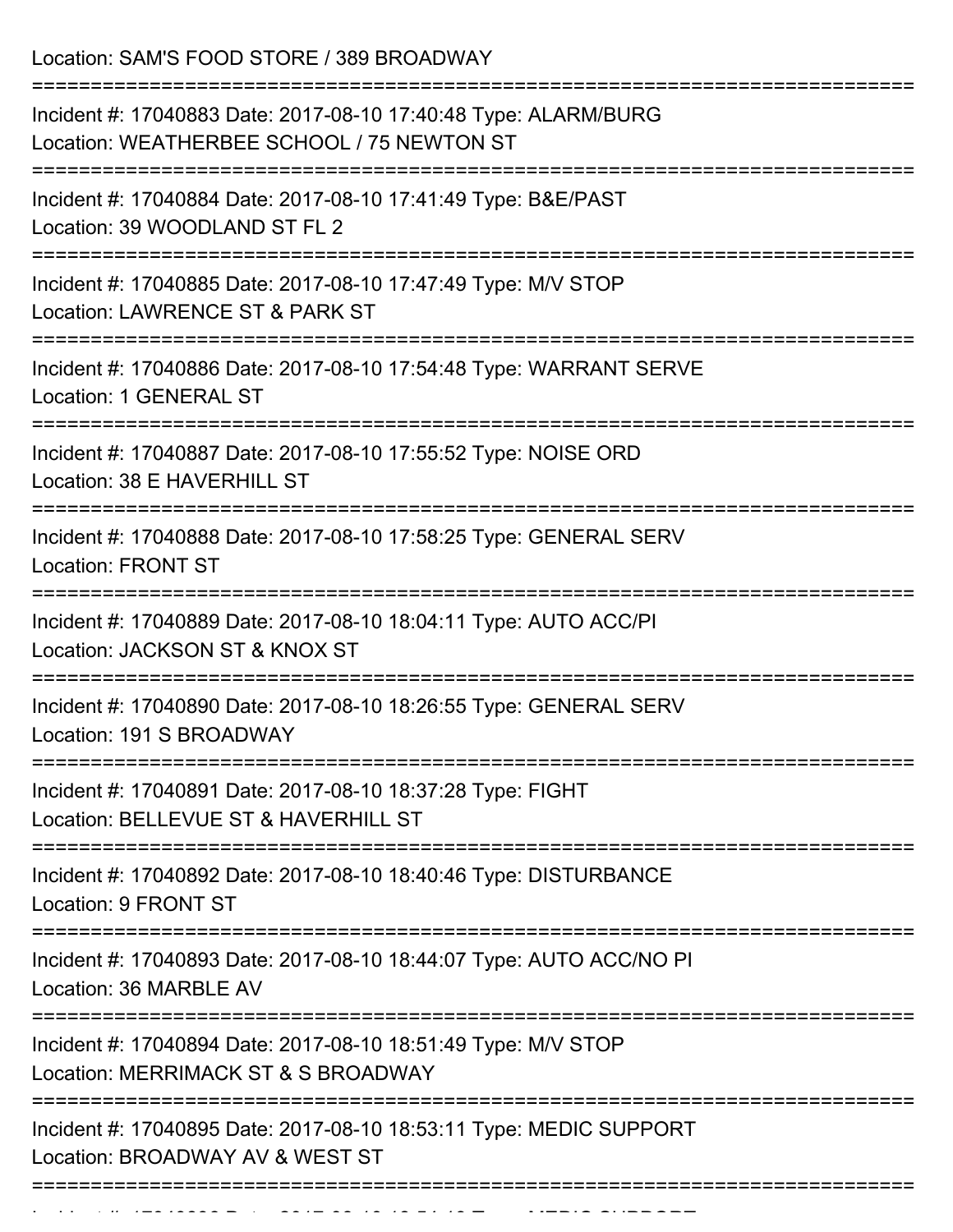Location: BROADWAY AV & WEST ST

| Incident #: 17040897 Date: 2017-08-10 19:04:23 Type: M/V STOP<br>Location: AMESBURY ST & HAVERHILL ST       |
|-------------------------------------------------------------------------------------------------------------|
| Incident #: 17040899 Date: 2017-08-10 19:09:31 Type: HIT & RUN M/V<br>Location: 38 BUSWELL ST               |
| Incident #: 17040898 Date: 2017-08-10 19:11:31 Type: M/V STOP<br>Location: AYER RD & STEVENS AV             |
| Incident #: 17040900 Date: 2017-08-10 19:22:27 Type: NOISE ORD<br>Location: ELM ST & HAMPSHIRE ST           |
| Incident #: 17040901 Date: 2017-08-10 19:23:07 Type: B&E/DWELL/AT<br>Location: 32 PARK ST                   |
| Incident #: 17040902 Date: 2017-08-10 19:28:52 Type: DOMESTIC/PROG<br>Location: 25 BOEHM ST                 |
| Incident #: 17040903 Date: 2017-08-10 19:30:11 Type: M/V STOP<br>Location: AMESBURY ST & METHUEN ST         |
| Incident #: 17040905 Date: 2017-08-10 19:34:27 Type: CK WELL BEING<br>Location: 26 MARGIN ST                |
| Incident #: 17040904 Date: 2017-08-10 19:35:02 Type: DRUG VIO<br>Location: 9-11 POPLAR ST                   |
| Incident #: 17040906 Date: 2017-08-10 19:37:14 Type: ALARM/BURG<br>Location: CITY HALL ANNEX / 255 ESSEX ST |
| Incident #: 17040907 Date: 2017-08-10 19:45:57 Type: AUTO ACC/NO PI<br>Location: 36 MARBLE AV               |
| Incident #: 17040909 Date: 2017-08-10 19:47:27 Type: A&B D/W PAST<br>Location: 163 PARK ST #2               |
| Incident #: 17040908 Date: 2017-08-10 19:48:44 Type: GENERAL SERV<br>Location: COMMON ST & JACKSON ST       |
|                                                                                                             |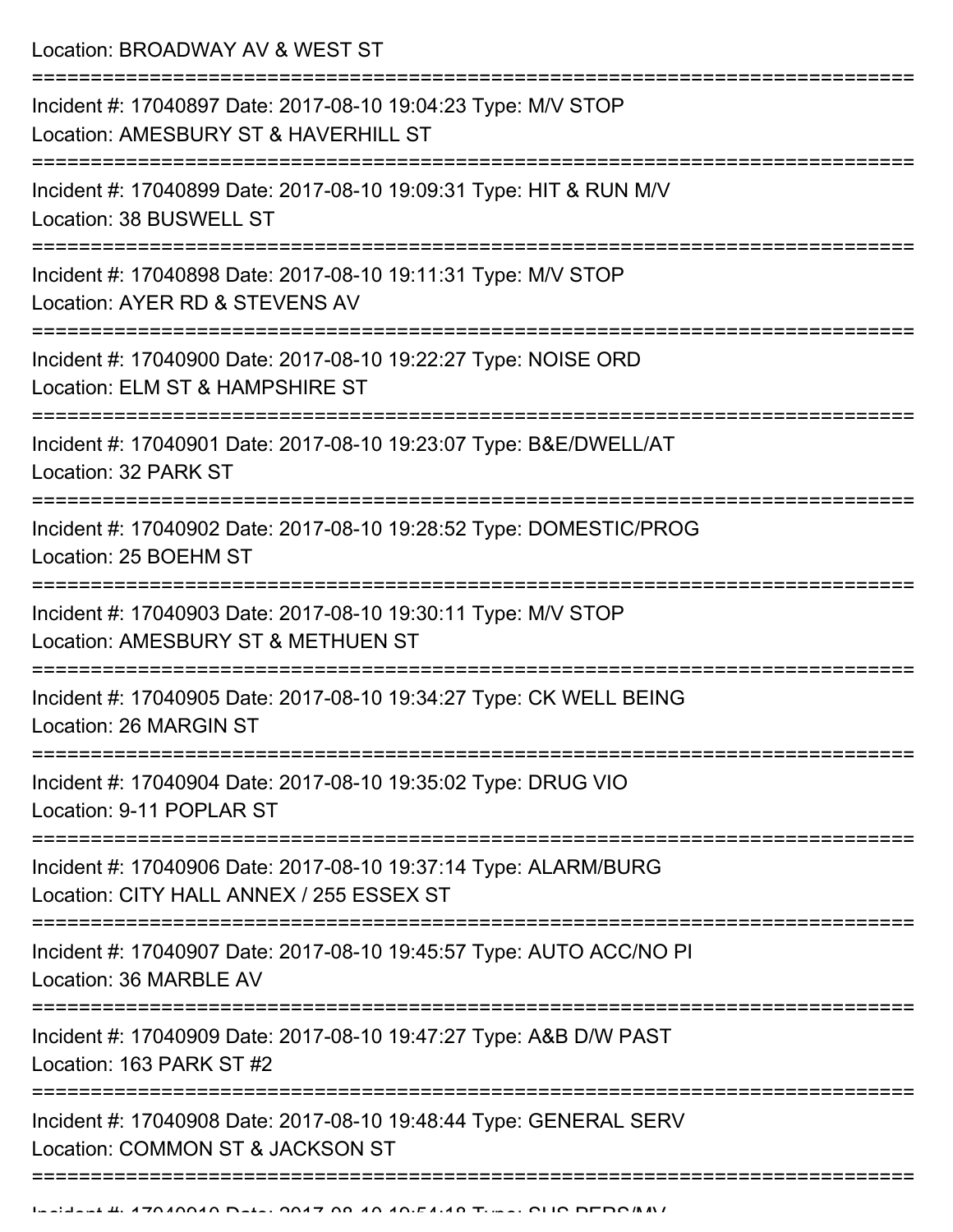Location: 19 SHORT ST

=========================================================================== Incident #: 17040911 Date: 2017-08-10 19:59:01 Type: M/V STOP Location: ABBOTT ST & PARKER ST =========================================================================== Incident #: 17040912 Date: 2017-08-10 20:05:14 Type: M/V STOP Location: ANDOVER ST & S BROADWAY =========================================================================== Incident #: 17040913 Date: 2017-08-10 20:18:32 Type: GUN CALL Location: 165 PARKER ST =========================================================================== Incident #: 17040914 Date: 2017-08-10 20:29:18 Type: ALARM/BURG Location: EVANGELICAL CHURCH / 201 HAVERHILL ST =========================================================================== Incident #: 17040915 Date: 2017-08-10 20:36:28 Type: SUS PERS/MV Location: 288 PROSPECT ST =========================================================================== Incident #: 17040916 Date: 2017-08-10 20:40:47 Type: TRESPASSING Location: PEMBERTON PARK =========================================================================== Incident #: 17040917 Date: 2017-08-10 20:43:41 Type: DISTURBANCE Location: SEVEN ELEVEN / 370 BROADWAY =========================================================================== Incident #: 17040918 Date: 2017-08-10 20:48:25 Type: MV/BLOCKING Location: PLEASANT TER =========================================================================== Incident #: 17040919 Date: 2017-08-10 20:52:09 Type: PARK & WALK Location: 44 MELVIN ST =========================================================================== Incident #: 17040921 Date: 2017-08-10 20:53:13 Type: ANIMAL COMPL Location: 65 BROOK ST =========================================================================== Incident #: 17040920 Date: 2017-08-10 20:53:46 Type: M/V STOP Location: BRADFORD ST & FRANKLIN ST =========================================================================== Incident #: 17040922 Date: 2017-08-10 20:59:45 Type: SHOPLIFTING Location: FAMILY DOLLAR / 700 ESSEX ST =========================================================================== Incident #: 17040923 Date: 2017-08-10 21:03:32 Type: UNWANTEDGUEST Location: 27 BROOK ST FL 2 =========================================================================== Incident #: 17040924 Date: 2017-08-10 21:08:47 Type: HIT & RUN M/V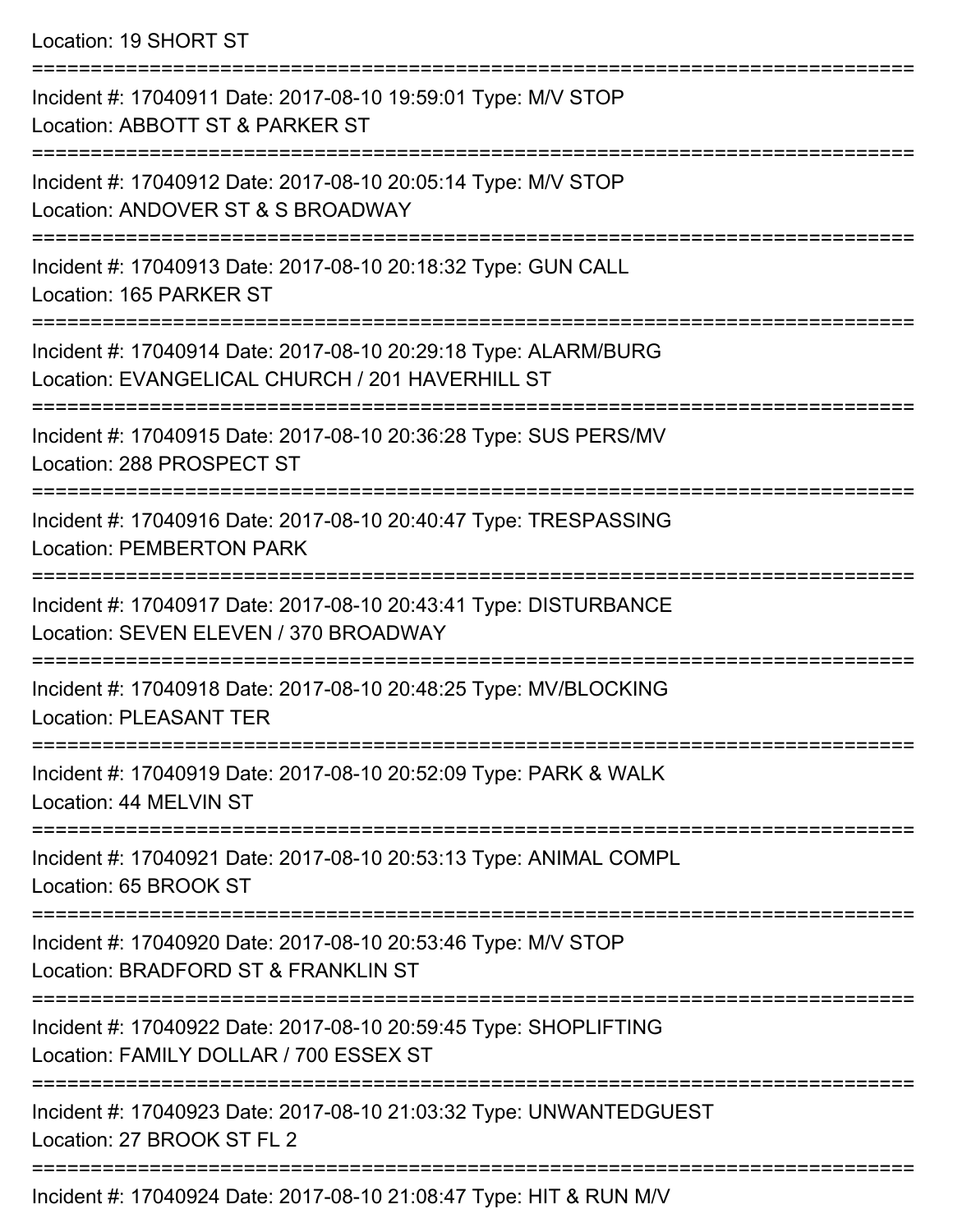| Incident #: 17040925 Date: 2017-08-10 21:16:02 Type: LOUD NOISE<br>Location: 391 CHESTNUT ST                     |
|------------------------------------------------------------------------------------------------------------------|
| Incident #: 17040926 Date: 2017-08-10 21:20:53 Type: DISTURBANCE<br>Location: BROADWAY & TREMONT ST              |
| Incident #: 17040928 Date: 2017-08-10 22:01:10 Type: M/V STOP<br>Location: S UNION ST & SALEM ST<br>------------ |
| Incident #: 17040927 Date: 2017-08-10 22:05:48 Type: DISTURBANCE<br>Location: 52 FERRY ST<br>__________________  |
| Incident #: 17040929 Date: 2017-08-10 22:09:11 Type: M/V STOP<br>Location: S UNION ST & SALEM ST                 |
| Incident #: 17040930 Date: 2017-08-10 22:11:49 Type: M/V STOP<br>Location: ISLAND ST & UNION ST                  |
| Incident #: 17040931 Date: 2017-08-10 22:25:10 Type: SUS PERS/MV<br>Location: 401 CANAL ST                       |
| Incident #: 17040932 Date: 2017-08-10 22:29:34 Type: DISORDERLY<br>Location: 28 EATON ST                         |
| Incident #: 17040933 Date: 2017-08-10 22:40:19 Type: FIGHT<br>Location: 77 S UNION ST                            |
| Incident #: 17040934 Date: 2017-08-10 22:47:02 Type: ALARM/BURG<br>Location: ARLINGTON SCHOOL / 150 ARLINGTON ST |
| Incident #: 17040935 Date: 2017-08-10 22:48:56 Type: DISTURBANCE<br>Location: 677 ESSEX ST                       |
| Incident #: 17040936 Date: 2017-08-10 22:52:16 Type: MEDIC SUPPORT<br>Location: 20 EATON ST                      |
| Incident #: 17040937 Date: 2017-08-10 22:59:25 Type: UNWANTEDGUEST<br>Location: 112 MARSTON ST #201              |
| Incident #: 17040938 Date: 2017-08-10 23:07:57 Type: DISTURBANCE                                                 |